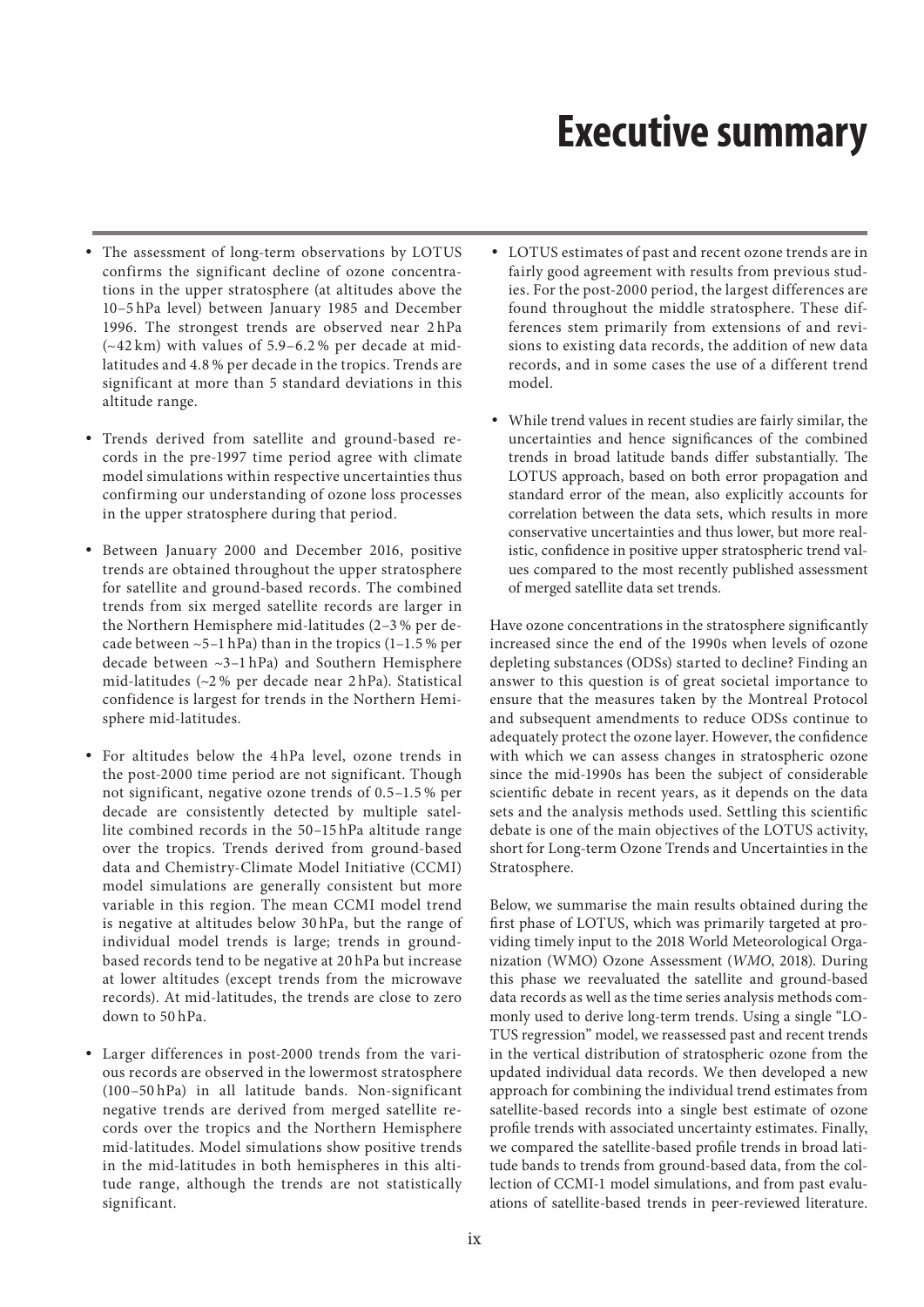Some regions in the stratosphere have not been considered (*e.g.*, polar) or have not been analysed in full detail (*e.g.*, lower stratosphere) because of the timeline for the 2018 WMO Ozone Assessment (*WMO*, 2018).

# **ES.1 New and improved data sets for trend analyses**

The work performed in LOTUS and the resulting trends are based on the latest observations from single and merged satellite records as well as from ground-based instruments. In addition to including four additional years of data compared to the results published in the 2014 WMO Ozone Assessment and in the framework of the SI2N activity (*i.e.*, *Harris et al*., 2015; and references therein), many of the records utilised in LOTUS have been improved for trend analyses (*i.e.*, new methods to combine/homogenise data sets, sampling corrections, and revised calibration and pointing stability). With nearly global coverage and durations spanning at least 30 years (1985–2016), the combined satellite records constitute the backbone of LOTUS trend analyses. With respect to ground-based measurements, LOTUS used individual records from passive and active remote sensing techniques as well as from ozonesondes, including the few homogenised sonde records that exist. In addition to observations, CCMI model simulations were used to test our understanding of ozone profile trends and results shown here represent the first analysis of trends in the vertical distribution of ozone from the CCMI-1 REF-C2 simulations. The details of all observational and model data used in LOTUS, as well as the methods for averaging and merging data records, are discussed in *Chapter 2* of this Report.

# **ES.2 Addressing the challenges with data for trend estimation**

Any assessment of trends and uncertainties necessitates the investigation of the data sets themselves as well as the nuances of their creation, in the case of merged data, and utilisation. The intercomparisons of the satellite and ground-based ozone time series reported in *Chapter 3* reveal a number of measurement artifacts (*e.g.*, drifts, discontinuities, and spikes) but generally show good agreement. In fact, the agreement between observational records is better than for earlier versions of merged ozone records used for previous assessments (*i.e.*, *WMO*, 2014; *Harris et al*., 2015; and references therein), which lends increased confidence in derived trends. Acknowledging and understanding potential anomalies is important for explaining differences in the trends and trend uncertainties and provides guidance on how to improve the data sets. Availability of data records by a number of complementary

instruments is key in singling out these issues and attributing them to one of the data records. Recently proposed Bayesian analyses (*Section 3.1.5*) may further help to systematically identify artifacts in particular data sets, while Monte Carlo (MC) methods (*Section 3.1.4*) can help assess the impact of remaining uncertainties in the records on the final trend estimates. Sampling biases also come into play, since the ozone time series are regressed at an aggregate level and lead to systematic changes in derived trends by up to 1–2% per decade in parts of the stratosphere, which constitute a considerable fraction of the estimates of post-2000 trends.

## **ES.3 Sensitivity testing for a consensus regression model**

One of the primary goals of LOTUS is to assess the impact of analysis methods on derived ozone trends and their uncertainties. In that regard, a test of 15 previously published multiple linear regression (MLR) models applied to a common data set was performed to evaluate the sensitivity of derived trends to different methodologies. The results showed good agreement in the shape of retrieved trends but a general spread in derived trend values after 2000 of 1–2% per decade, with overall differences as high as 3% per decade, which revealed the need for additional sensitivity tests in order to create a consensus analysis method.

*Chapter 4* of this Report details a series of sensitivity tests pertaining to the impact of different geophysical and empirical proxies used in MLR analyses on the derived trends and their uncertainties. Since work during the first phase of LOTUS was optimised towards estimating middle and upper stratospheric trends in satellite data sets, we focused on the sensitivity of proxies to ozone variability at these altitudes. Accordingly, results showed that short period proxies (e.g., AO<sup>1</sup>, AAO<sup>1</sup>, NAO<sup>1</sup>, and EHF<sup>1</sup>) had negligible effects on trends and variably small impacts on uncertainties while excluding the solar cycle, QBO<sup>1</sup>, or ENSO<sup>1</sup> proxies from the regression model had significant effects on the trend (1–2% per decade difference) and uncertainty (around 1% per decade) estimates. Different long-term trend proxies were also investigated, revealing the complexity of attempting to capture changes in ozone stemming from the influences of both ODSs and greenhouse gases. Ultimately a single consensus "LO-TUS regression" model, based on a simple yet appropriate set of geophysical proxies and a trend proxy designed to capture mean trends in satellite data sets, was chosen for our analyses and was also packaged for public use (**https://arg.usask.ca/docs/LOTUS\_regression**).

Lastly, while a more traditional MLR-based approach was chosen for the majority of work in LOTUS, a newer statistical approach, namely a dynamic linear model (DLM),

1 Abbreviations for proxies: AO = Arctic Oscillation; AAO = Antarctic Oscillation; NAO = North Atlantic Oscillation; EHF = Eddy Heat Flux; QBO = Quasi-Biennial Oscillation; ENSO = El Niño Southern Oscillation.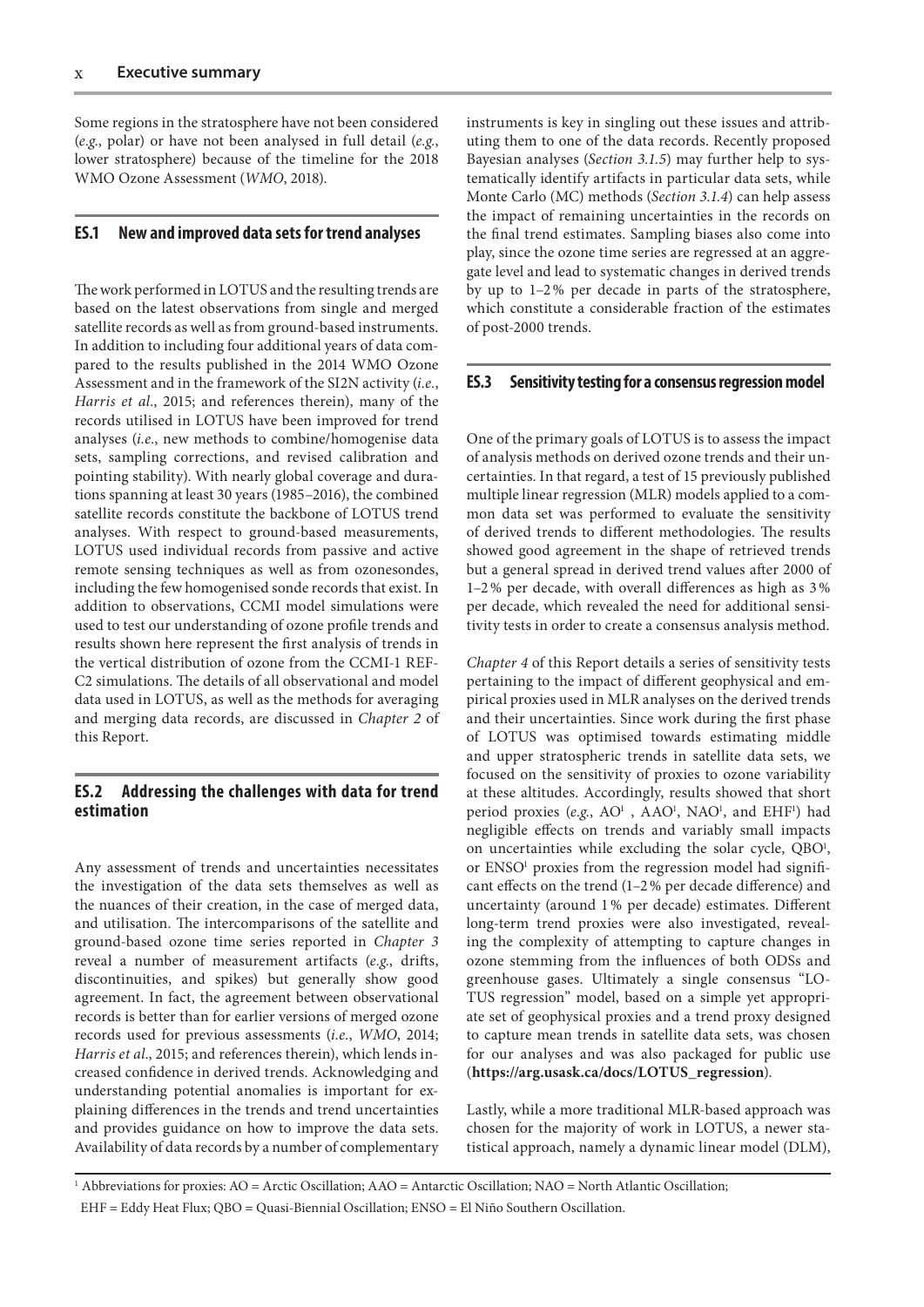was also tested. The DLM technique, as its name implies, does not constrain the shape of the likely nonlinear longterm trend and thus may ultimately be better suited for this type of work. However, this method was not fully evaluated during the first phase of LOTUS and a more comprehensive comparison of MLR and DLM for ozone trend estimates is still needed.

# **ES.4 Examination of trend results from individual data sets**

The "LOTUS regression" model was first applied to the individual data sets at their native resolution. Results display expected patterns of ozone decline in the upper stratosphere prior to the late 1990s and a subsequent smaller increase since 2000 in generally good agreement with models, though the magnitude and statistical significance of these results vary between the different data sets. Most data records and model simulations point to continuously declining ozone levels in the tropical lower stratosphere in a fairly coherent yet generally not statistically significant way, but results at mid-latitudes in the lower stratosphere are variable and inconclusive. Additionally, the differences between trend results are discussed as they pertain to the differences in the various data sets and merging techniques (see *Chapter 3*). In order to place these results in context with previous comprehensive studies, the regressions are repeated with the data sets averaged over broad latitude bands (*i.e.*, 60°S–35°S and 35°N–60°N representing southern and northern mid-latitudes respectively and 20°S–20°N representing the tropics) prior to continuing with the overall analysis.

## **ES.5 Revised approach to combine trends**

The typical desire for a single set of spatially resolved trend results (*e.g.*, as in previous Ozone Assessments) when faced with an ensemble derived from the analyses of multiple data sets creates the unique challenge of merging not only the ensemble of trend results but also their uncertainties. With an aim towards determining if these results are statistically significant, it is the latter component that is more important and often more complicated. Historically, a variety of techniques have been used to merge the uncertainties and the LOTUS Report introduces a new, statistically more robust method. This includes not only components involving simple error propagation, which captures uncertainties introduced from the data and the analyses, and the standard error of the mean, which captures systematic uncertainties such as those introduced by drifts between data sets, but also the correlations between the data sets themselves, estimated from the correlation of the fit residuals. Consequently, it is the nature of the independence of the data sets and their resulting trends that is the most important aspect of merging the trend uncertainties. *Section 5.3* in this Report details the complexities of this merging and the necessary assumptions chosen for the

LOTUS work, which are balanced between not wanting to overestimate or underestimate the combined uncertainties. The results presented here have uncertainties that fall between previous comprehensive works but err towards a more conservative estimate. Ultimately, this work concludes that the most meaningful way to improve the uncertainties in future analyses would be to reconcile the discrepancies between the data sets themselves prior to the merging process.

#### **ES.6 Assessment of combined ozone profile trends**

Estimates of combined satellite trends are summarised in **Figure ES.1** and in **Table ES.1** (see *Section 5.6*). For this work, results are separated into two distinct time periods with "pre-1997" being defined as the period from January 1985 to December 1996, while "post-2000" refers to the period from January 2000 to December 2016. Comparisons of LOTUS trends (hereafter L19) with previously published trends (WMO, 2014, hereafter W14; Harris et al., 2015, hereafter H15; Steinbrecht et al., 2017, hereafter S17) are shown in **Figure ES.1** as well.

#### **ES.6.1 1985–1996 trends**

Negative trends are found across nearly the entire stratosphere in the pre-1997 period for almost all satellite and ground-based data records. Individual and combined satellite data show highly statistically significant evidence of declining ozone concentrations in the upper stratosphere (at altitudes above the 10–5hPa level) since the mid-1980s and well into the 1990s. The depletion reaches a maximum rate near 2hPa (~42km) of 5.9–6.2% per decade at mid-latitudes and 4.8% per decade in the tropics (see **Table S5.1** in the *Supplement*). Ozone decline rates in the middle stratosphere (30–15hPa) are considerably smaller, with statistically insignificant values of at most 1–2% per decade. Negative trends are found across the lower stratosphere (down to 50hPa), while in the lowermost stratosphere (down to 100hPa) trends differ according to latitude, with large significant negative trends of about 5% per decade in the Northern Hemisphere. However, confidence in trend results is reduced in the lower stratosphere due to large natural variability, low ozone values, and decreased sensitivity of satellite observations. Trends derived from ground-based measurements generally corroborate satellite trend results. However, due to their larger sparseness in space and time, especially during this early period, the significance of the trends is not as high and trend values differ. Results agree well with those of model simulations (within 1% per decade) throughout the middle and upper stratosphere at all latitudes, lending confidence that these losses in ozone were the result of chemical forcing from ODSs according to model predictions. However, larger differences exist between satellite and model results in the lowermost stratosphere, with disagreements outside the large uncertainties only in the Southern Hemisphere.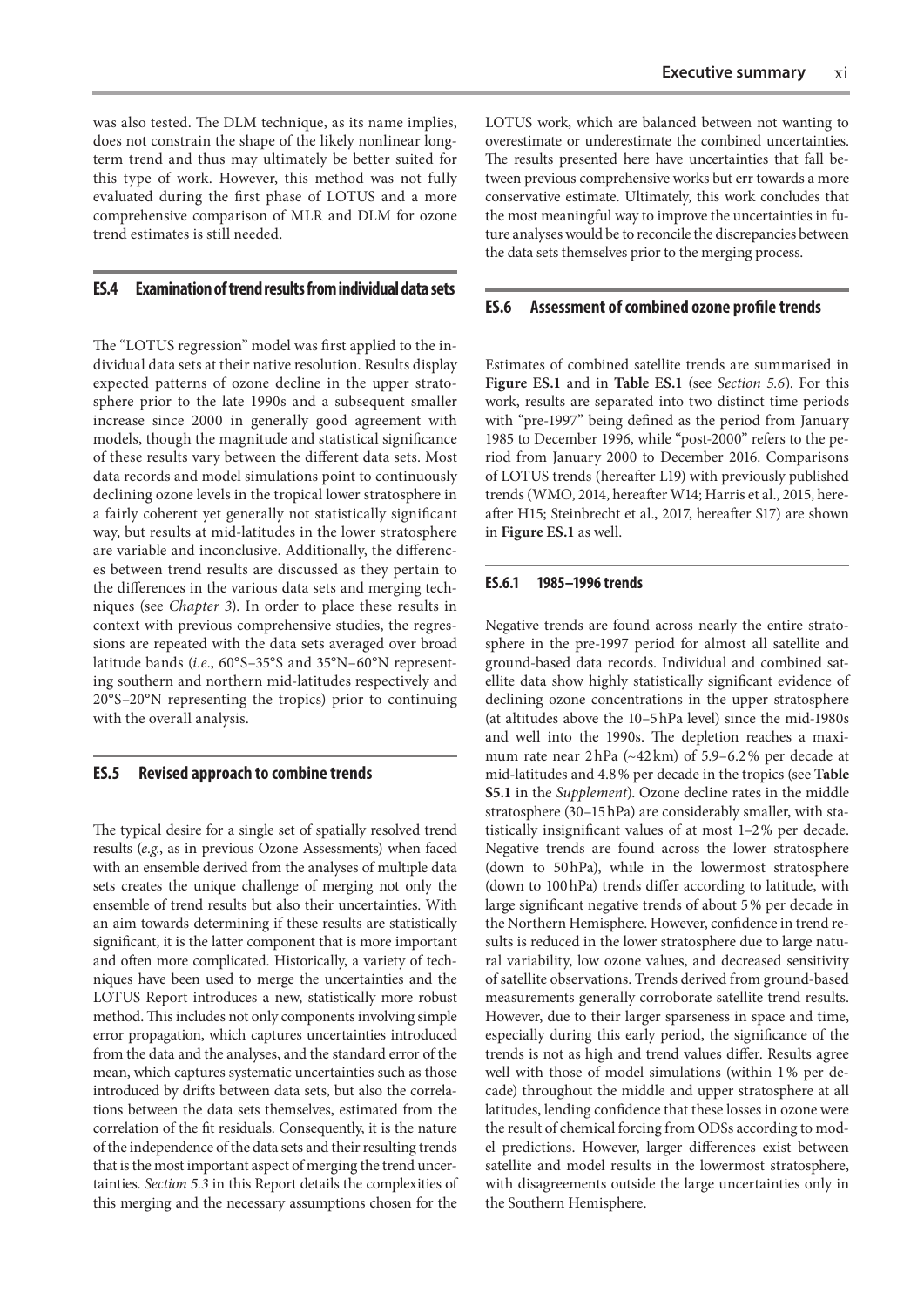

*Figure ES.1: Overview of ozone profile trends from past and recent assessments: WMO (2014), Harris et al. (2015), Steinbrecht et al. (2017), and LOTUS (this work) are shown in red, orange, blue, and black respectively. Top row shows trends before the turnaround of ODSs and bottom row since the turnaround (analysis time period differs by assessment). Shaded area and error bars represent the 95% confidence interval for the combined trend. Coloured profiles are slightly offset on the vertical axis for display purposes. This figure is also shown in Chapter 5 as Figure 5.12. LOTUS results are tabulated for each pressure level in Table S5.1 in Supplement. Steinbrecht et al. (2017) did not report or discuss pre-1997 trends, but results shown here were obtained from that work (private communication).*

|                          | Ozone trend Jan 1985 - Dec 1996<br>$%$ per decade, $±$ 2 σ) |                     |                 | Ozone trend Jan 2000 - Dec 2016<br>(% per decade, $\pm$ 2σ) |                |                 |
|--------------------------|-------------------------------------------------------------|---------------------|-----------------|-------------------------------------------------------------|----------------|-----------------|
| <b>Pressure</b><br>(hPa) | $60-35^\circ$ S                                             | $20^{\circ}$ S-35°N | $35-60^\circ N$ | $60-35^{\circ}$ S                                           | 20°S-35°N      | $35-60^\circ$ N |
| 1                        | $-2.8 \pm 3.1$                                              | $-2.0 \pm 3.2$      | $-3.3 \pm 3.2$  | $1.3 \pm 1.8$                                               | $1.0 \pm 1.2$  | $1.9 \pm 2.3$   |
| $\overline{2}$           | $-6.0 \pm 1.7$                                              | $-4.4 \pm 1.2$      | $-5.8 \pm 1.7$  | $2.1 \pm 2.1$                                               | $1.3 \pm 0.9$  | $2.9 \pm 2.1$   |
| 5                        | $-3.4 \pm 2.4$                                              | $-2.6 \pm 3.0$      | $-2.8 \pm 2.7$  | $1.8 \pm 2.2$                                               | $1.4 \pm 2.8$  | $1.8 \pm 2.0$   |
| $\overline{\phantom{a}}$ | $-2.2 \pm 1.5$                                              | $-1.1 \pm 1.9$      | $-2.5 \pm 1.8$  | $1.1 \pm 1.7$                                               | $1.2 \pm 2.5$  | $1.1 \pm 1.4$   |
| 10                       | $1.0 \pm 1.4$                                               | $-0.8 \pm 1.5$      | $-2.5 \pm 1.5$  | $0.2 \pm 1.4$                                               | $1.1 \pm 1.2$  | $0.8 \pm 1.0$   |
| 20                       | $0.0 \pm 1.9$                                               | $-0.9 \pm 1.7$      | $-1.7 \pm 2.5$  | $0.2 \pm 1.3$                                               | $-0.5 \pm 1.7$ | $0.0 \pm 1.2$   |
| 50                       | $-2.2 \pm 2.7$                                              | $-2.4 \pm 3.3$      | $-2.1 \pm 2.3$  | $-0.3 \pm 1.6$                                              | $-0.9 \pm 2.1$ | $0.2 \pm 1.5$   |
| 70                       | $-1.2 \pm 4.5$                                              | $-1.9 \pm 5.3$      | $-4.5 \pm 3.8$  | $-0.6 \pm 2.4$                                              | $-0.7 \pm 3.3$ | $-0.9 \pm 2.4$  |

*Table ES.1: Overview of LOTUS combined satellite trends in three latitude bands and two time periods. Central values and uncertainties representing the 95% confidence interval are listed in the table. Trend results that are statistically significant at the 2-sigma level are highlighted in grey cells. See also Figure ES.1. Please note that trends and uncertainties are interpolated onto pressure levels that are common to other studies (e.g., WMO, 2014; Steinbrecht et al., 2017) to facilitate comparisons between these studies and LOTUS. Trends discussed in Chapter 5 are presented on the LOTUS pressure levels, which have a higher vertical resolution, and these are tabulated in Table S5.1 in Supplement.*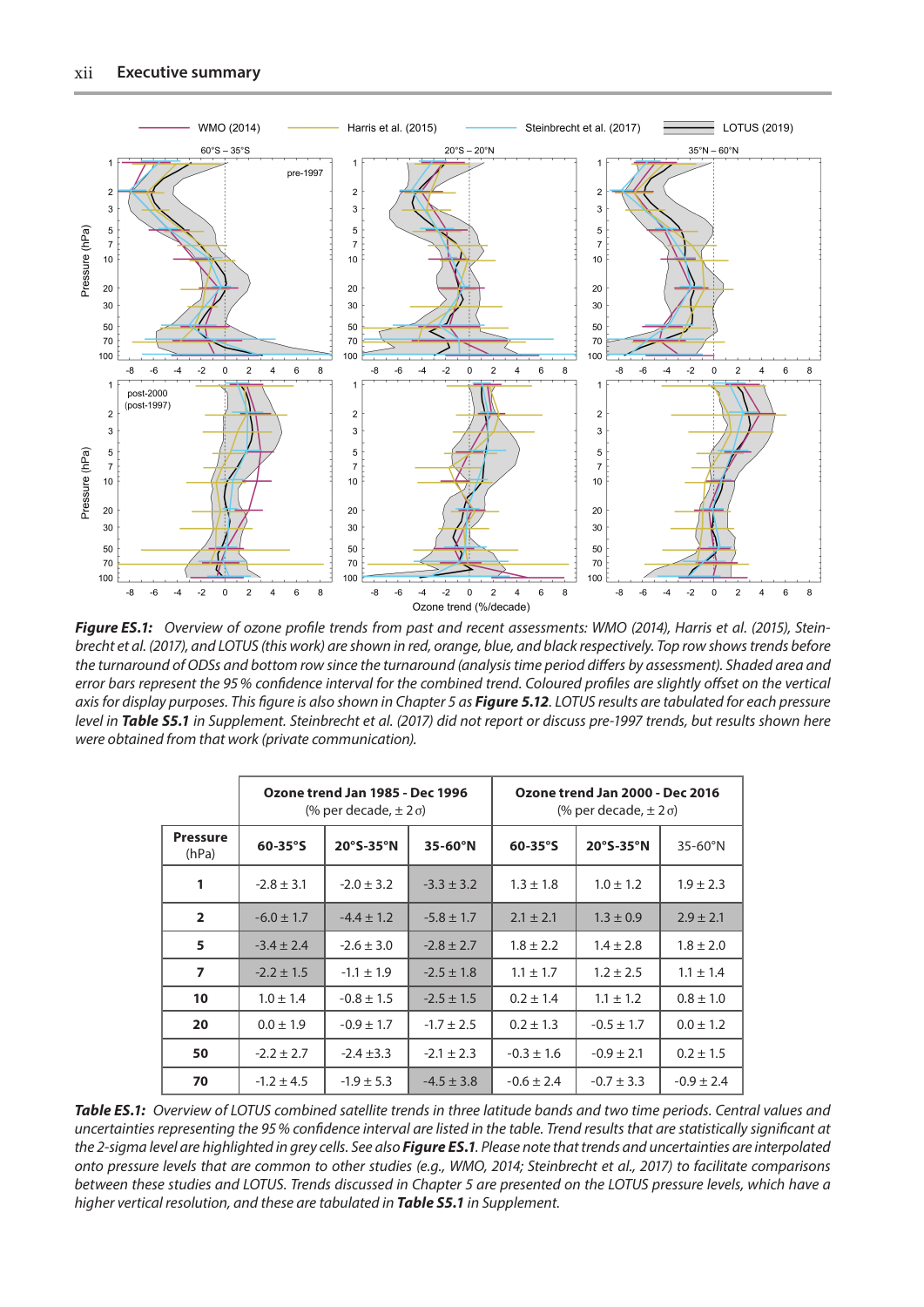#### **ES.6.2 2000–2016 trends**

Positive trends are found throughout the upper stratosphere and part of the middle stratosphere in the post-2000 period for both satellite and ground-based trends, though results vary for ground-based data depending upon the observation technique. Results from satellites show statistically significant positive trends in the Northern Hemisphere at mid-latitudes of 2–3 % per decade in the upper stratosphere (between  $\sim$ 5–1 hPa) and 1–1.5% per decade in the tropics (between  $\sim$ 3-1 hPa).

Positive trends of  $\sim$ 2% per decade are also found in the Southern Hemisphere near 2 hPa at mid-latitudes though the statistical confidence is smaller. In the Northern Hemisphere mid-latitudes, trends in the upper stratosphere are significant down to 4 hPa. At altitudes below 4 hPa, mid-latitude trends are no longer statistically significant, dropping from positive 1.8 % per decade at 5 hPa to near zero between 50–20 hPa. In the tropics, trends become negative below 15 hPa though the estimates of 0.5–1.5 % per decade are statistically insignificant as well. Generally, these satellite-based results are in agreement with ground-based observations and model simulations. The persistent negative trends in the middle and lower stratosphere over the tropics are likely the consequence of radiative and dynamical forcing from greenhouse gases according to model predictions (*WMO*, 2014; and references therein). Derived trends differ considerably in the lowermost stratosphere, below 50 hPa, depending on the data set and latitude. For example, satellite-based results show statistically insignificant negative trends (or near zero in the Southern Hemisphere) and ground-based trends agree in sign except in the tropics where there are significant positive trends. Model simulations, however, predict positive trends in mid-latitudes in both hemispheres in this altitude range.

#### **ES.6.3 Comparison with previous assessments**

LOTUS estimates of past and recent ozone trends are in fairly good agreement with results from previous assessments (*e.g.*, W14, H15, S17, and references therein). L19 and S17 trends differ by less than 0.5 % per decade in the post-2000 period, which is expected since similar data sets and a similar regression model were used for both studies. Trends by W14 and by H15 are in reasonable agreement with L19 as well, though larger differences are noted for the post-2000 period at Southern mid-latitudes, in the tropical middle stratosphere, and, for H15, in the Northern mid-latitudes as well. These differences stem primarily from extensions of and revisions to existing data records, the addition of new data records, and the use of a different trend proxy (*e.g.*, H15 assumed an inflection point at 1997).

While trend values in W14, H15, S17, and L19 are fairly similar, the uncertainties and hence significances of the combined trends differ substantially. This is the most critical component for the detection of the relatively small post-2000 trends. Even though both S17 and L19 use similar data records, the L19 approach, based on both error propagation and standard error of the mean, yields different uncertainties as compared to S17. In the upper and middle stratosphere, uncertainties from the standard error dominate and thus the estimate of the independence of the data records is critical in testing the trend null hypothesis. S17 trends are statistically significant across the entire upper stratosphere while in the L19 trend analysis, which derives a smaller degree of data independence from the correlation of fit residuals, high significance is found only at Northern mid-latitudes, and less significant trends are found in the tropics and at Southern midlatitudes. There is not sufficient information in the trend analyses that can help determine exactly how independent the different data sets are. However, it is concluded that the real trend uncertainty lies in between S17 and L19 uncertainty estimates in the upper stratosphere. On the other hand, analysis of results of the two other assessments considered in the study suggested that they used either a too conservative (H15) or too optimistic (W14) approach to estimate combined uncertainties.

In the lower stratosphere, ozone trends are affected by large atmospheric variability and decreased sensitivity of satellite measurements. The L19 approach, which includes a term for error propagation from the regression coefficients, is not capable of capturing all sources of uncertainty and most importantly measurement drift, which leads to the conclusion that uncertainties derived from the analysis may be underestimated.

#### **ES.6.4 Open issues and future work**

The LOTUS Report assessment of satellite and groundbased ozone data sets (*Chapter 2*) builds the foundation for reconciling the discrepancies in ozone trends estimated from the individual climate data records. Understanding the causes of these differences would create improvements not only in the internal consistency of data sets, but also in the uncertainties of overall ozone trends. Further, development of techniques to directly assess uncertainties in the merged records resulting from discrepancies that cannot be completely reconciled, such as small relative drifts and differences resulting from coordinate transformations and sampling differences, would allow for a more precise estimate of significance of the mean trend.

For the satellite and ground-based data used in the LOTUS Report, information on stability and drifts of the measurement is still incomplete (*Chapter 3*).